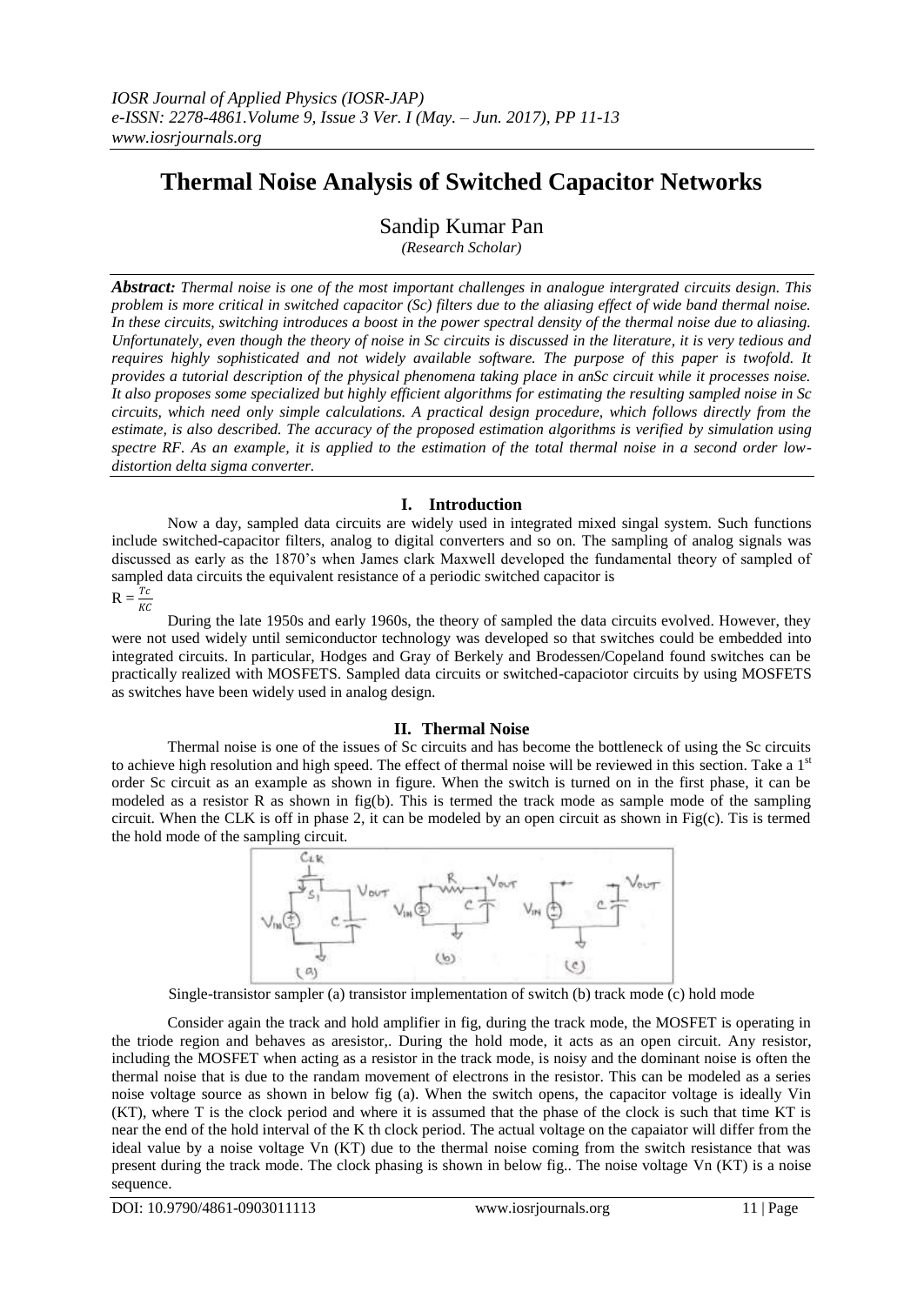

Timing Diagram of sampling Clock

The noise power spectral density of a resistor R is equal to

SR = 4KTR ……….. …………………(i) The transfer function from input to output is

H(jw) = <sup>1</sup> 1+ ……………………..(ii)

The noise voltage on the capacitor during the track mode has noise spectral density

Svovt = 4KTR ( <sup>1</sup> 1+ 2 ) ……………………….(iii)

Where,  $W = 2\pi f$  The RMS noise voltage on the capacitor is given by  $Vr_{RMS} = \sqrt{\int_{f=0}^{\infty} S \nu v t}$  $\int_{f=0}^{\infty}$ Svovt =  $\frac{4KTR}{1+W2R2}$  $\frac{1}{1+W2R2C2}df$  ... ... ... ... ... ... ... ... (iv)

But recall the definite integral  
\n
$$
\int_{y=0}^{\infty} \frac{1}{1+y^2} dy = (\tan^{-1} \frac{1}{d}) \Big|_{y=0}^{\infty} = \frac{\pi}{2} = \frac{(\sqrt{10} + \sqrt{10})}{\pi} = \frac{\pi}{2} = \frac{(\sqrt{10} + \sqrt{10})}{\pi} = \frac{\pi}{2} = \frac{\pi}{2}
$$
\n
$$
\int_{\text{infty}}^{\infty} \frac{1}{\pi} \int_{y=0}^{\infty} \frac{1}{\pi} \int_{y=0}^{\infty} \frac{1}{\pi} \int_{y=0}^{\infty} \frac{1}{\pi} \int_{z=0}^{\infty} \frac{1}{\pi} \int_{z=0}^{\infty} \frac{1}{\pi} \int_{z=0}^{\infty} \frac{1}{\pi} \int_{z=0}^{\infty} \frac{1}{\pi} \int_{z=0}^{\infty} \frac{1}{\pi} \int_{z=0}^{\infty} \frac{1}{\pi} \int_{z=0}^{\infty} \frac{1}{\pi} \int_{z=0}^{\infty} \frac{1}{\pi} \int_{z=0}^{\infty} \frac{1}{\pi} \int_{z=0}^{\infty} \frac{1}{\pi} \int_{z=0}^{\infty} \frac{1}{\pi} \int_{z=0}^{\infty} \frac{1}{\pi} \int_{z=0}^{\infty} \frac{1}{\pi} \int_{z=0}^{\infty} \frac{1}{\pi} \int_{z=0}^{\infty} \frac{1}{\pi} \int_{z=0}^{\infty} \frac{1}{\pi} \int_{z=0}^{\infty} \frac{1}{\pi} \int_{z=0}^{\infty} \frac{1}{\pi} \int_{z=0}^{\infty} \frac{1}{\pi} \int_{z=0}^{\infty} \frac{1}{\pi} \int_{z=0}^{\infty} \frac{1}{\pi} \int_{z=0}^{\infty} \frac{1}{\pi} \int_{z=0}^{\infty} \frac{1}{\pi} \int_{z=0}^{\infty} \frac{1}{\pi} \int_{z=0}^{\infty} \frac{1}{\pi} \int_{z=0}^{\infty} \frac{1}{\pi} \int_{z=0}^{\infty} \frac{1}{\pi
$$

This is independent of the size of the resistor R. For switched-capacitor networks, people usually use  $\sqrt{KT}/C$  to express the thermal noise voltage contributed by switched capacitors. This equation is valid under the assumption that the bandwaidth of thermal noise is much larger than the clock frequency, in other words, it is an oversampling circuit. The cut off frequency of the thermal noise in most cases exceed sampling rate by orders of maguitude. It will show that the RMS value as the power of the thermal noise calculated from the accurate spectrum analysis has the same order of magnitude of that from KT/C analysis.

## **Thermal Noise Effects in a Delta Sigma Loop:-**

As an example of the use of described noise estimation algorithm, we shall next apply it to the design of a second order low distortion deta-sigma modulater. Its block diagram is shown in Fig1; the H(z) blocks represent Sc integrators using the circuit of Fig 2. The complete circuit is shown in fig-3. We shall assume an oversampling ration OSR=32, a maxium input signal power of 0.25 V<sub>2</sub> (- 6.0 dBV) and a desire 13 – bit performance (i.e, an SNR of 80.0 dB).

To find the minimum acceptable Values of the switched input capacitor Cs1and  $Cs<sub>2</sub>$  of the two integrators, and of the input capacitors of the quantizer Q, the following steps need to be performed.

(i) Identify the thermal noise sources (Sc branches, op-amps) in the circuit.

- In this circuit, there are five Sc branches (fig 2); one at the input of the first integrator (note that Cs1 is shared between the input and feedback signal paths), one at the input of the second integrator, and three at the input of the quantizer. There are also two op-amps, one in each integrator. The corresponding noise sources are indicate in fig1.
- (ii) Find the Voltage and power transfer functions from each noise source to the output.
- This may be done numerically, using a dedicated Sc analysis program, or analytically. We shall illustrate the latter method. Using

H (z) = Z-¹/1-Z-¹ ……………………………………. (a)